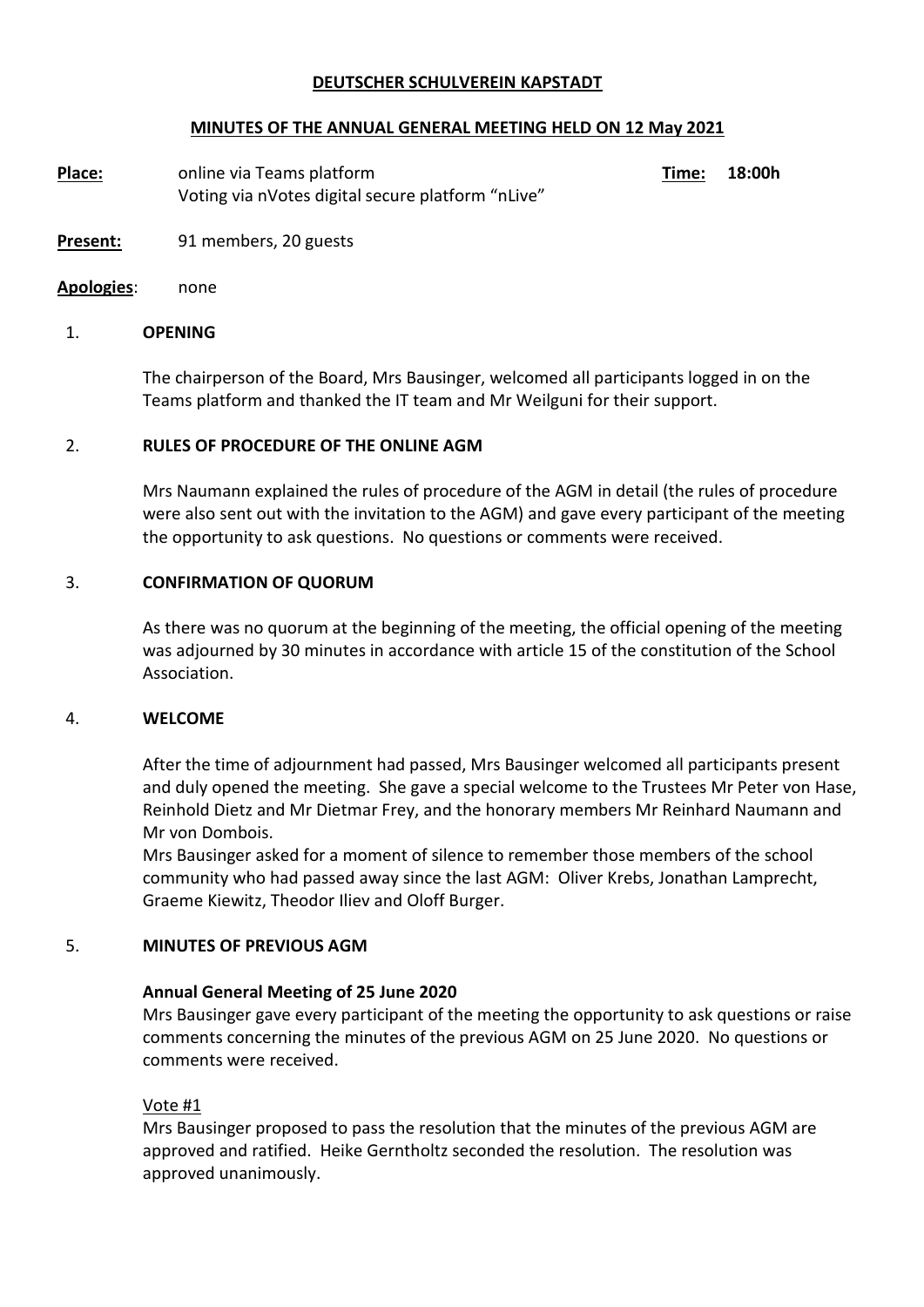### 6. **ANNUAL REPORTS**

### 6.1 **Headmaster's report**

The detailed Headmaster's report was sent to all members with the invitation to the AGM. Mr Kirmse further elaborated on different aspects of the report during his presentation.

The year started with less learners than last year but remains stable at above 900 learners. The number of primary school learners has decreased while the number of middle school learners has increased.

## **Corona Pandemic**

- Multiple challenges in 2020
- Lockdown, distance and hybrid learning
- Massive rollout of IT infrastructure

## **Education**

- Huge development step in online based teaching and learning
- Core curriculum completed despite the pandemic
- 100 % IEB pass rate, 50 A's
- Best Kombi-Abi of all times ( $\emptyset$  2.01), 4 learners with  $\emptyset$  1.0
- Sports Olympiad, study trip, excursions and exchange programmes could not take place
- Social-emotional development gaps and interventions
- Academic development gaps and interventions
- Learning development consultations

## **Training and professional development**

- Majority of professional training has been changed to online formats
- Focus on online teaching and learning methods, use of internet-based infrastructure
- Teacher and staff development training in TDI aspects and emotional support continued

### **Cooperation**

- Regular consultations of the Headmaster with SRC, teachers' council, chair of board, chair of parents' council
- Excellent cooperation with the German Consulate
- Regular exchange with other German Schools in sub Saharan region and within the ISASA network of schools
- Continued support from the Central Agency (ZfA) and Federal Foreign Office

### **Infrastructure**

- 2020 Corona emergency budget
- Further improvement of our infrastructure and safety
- Restoration of sports field
- Expansion of internal fibre backbone
- Science Centre project 2021/2022

### **Outlook 2021**

- Close academic and social-emotional development gaps
- DSK is well prepared for any possible hybrid or online phases
- With more vaccinations to come, a return to even more normal operations will most likely be possible towards the last term of school
- Curriculum 2021 on track, exams will take place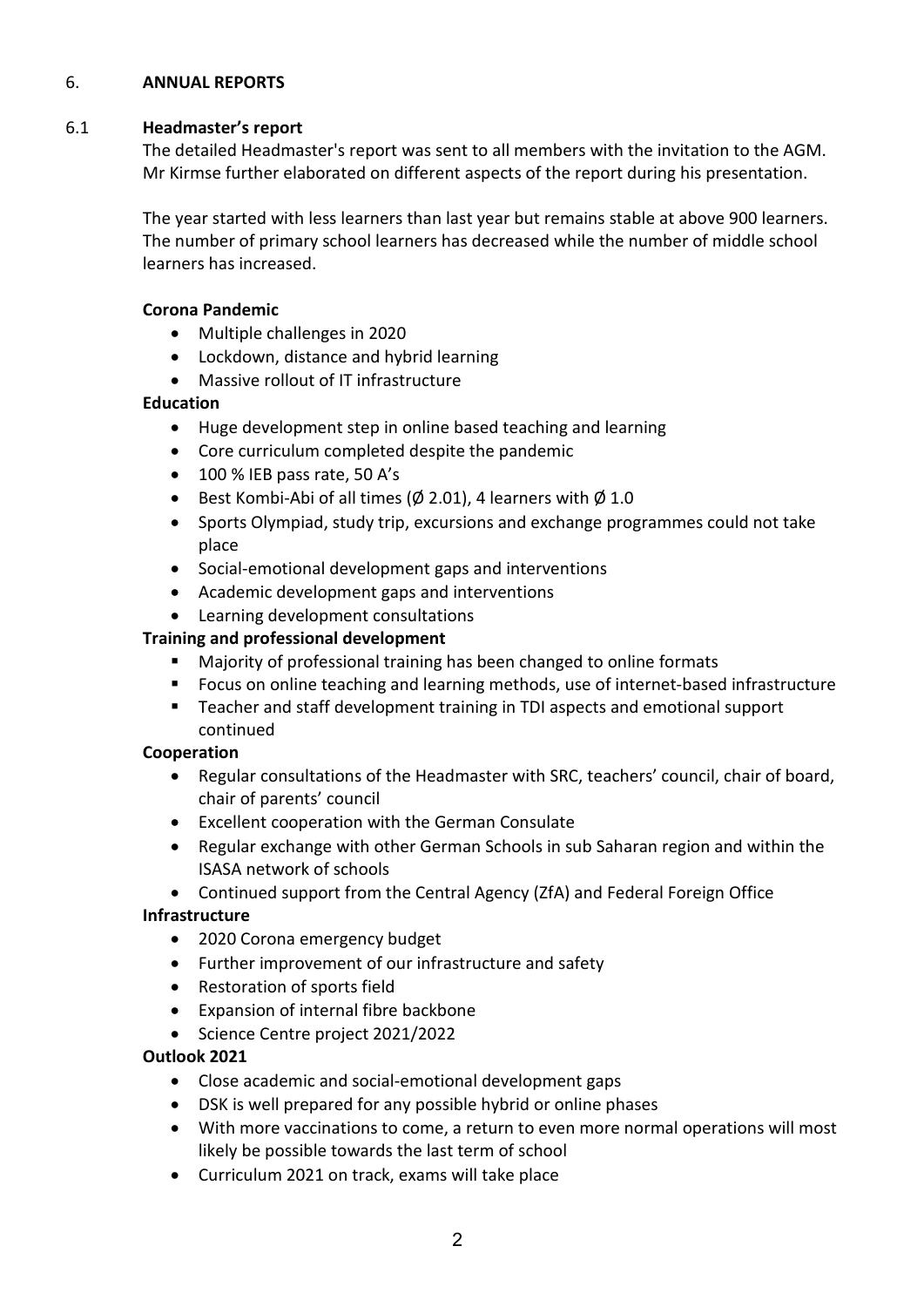Mr Kirmse thanked the outgoing chairperson Mirabel Bausinger for the good cooperation during the last few years.

Mr Kirmse thanked all learners and parents especially during lockdown and phases of hybrid learning, the teachers and school management team and the school board. He thanked the German Ministry of Foreign Affairs and the Central Office of Schools Abroad for their sustained support.

# Vote #2

Mr Kirmse proposed to pass the resolution that the Headmaster's report is accepted. Peter Snyckers seconded the resolution. The resolution was approved unanimously.

# **Chairperson's report of the activities of the School Management Board**

6.2

Mrs Bausinger thanked the ZfA, KMK, German Consulate and especially Mr Hansen, teachers, parents, Mrs Ewers and the administration team, school management and honorary members. She thanked the School Management Board, her fellow board members as well as board members at the other German Schools and all stakeholders for their dedication and support of the DSK.

She also thanked the local supporters: Gisela Lange Trust, Knacke Trust, Olthaver Trust (Mr Henning von Platen), Evangelischer Frauenbund Köln, Mr & Mrs Edler of the Hanse Education Trust and Rotary am Kap.

Due to the online format, Mrs Bausinger introduced all board members with their respective portfolios:

- Isabell Anders: Treasurer, ITC & STEM
- Mirabel Bausinger: Chair, Personnel, Governance
- Michael Bauer: Building
- John Blake: Finance, Transformation, Diversity and Integration
- Fiona Gahwiler (co-opted): Building
- Nita Holm: Secretary, Kindergarten & Primary School, Arts & Culture
- Ntsekhe Moiloa: Steering Committee, Transformation, Diversity and Integration, ITC & STEM
- Angela Naumann: Deputy Chair, Marketing, Sport, ITC & STEM
- Claudia Nolte-Schamm: Social and Environmental Responsibility, Transformation, Diversity and Integration
- Bulelwa Nombutuma: Marketing, Transformation, Diversity and Integration
- Rainer Nowak: Deputy Chair, Legal, Governance, Personnel

Mrs Bausinger thanked them for their time and contribution and looked back at the goals the Board had set the previous year:

- Recovery from the crisis
- Review of risk portfolio
- Responsible financial management

She elaborated further on some of the key areas of work over the past year including the strategic planning of the upgrade of the science facilities at the school.

Mrs Bausinger outlined the overall Board priorities 2021/2022:

- Manage and strengthen the school out of the pandemic
- Advance the building of the Science Centre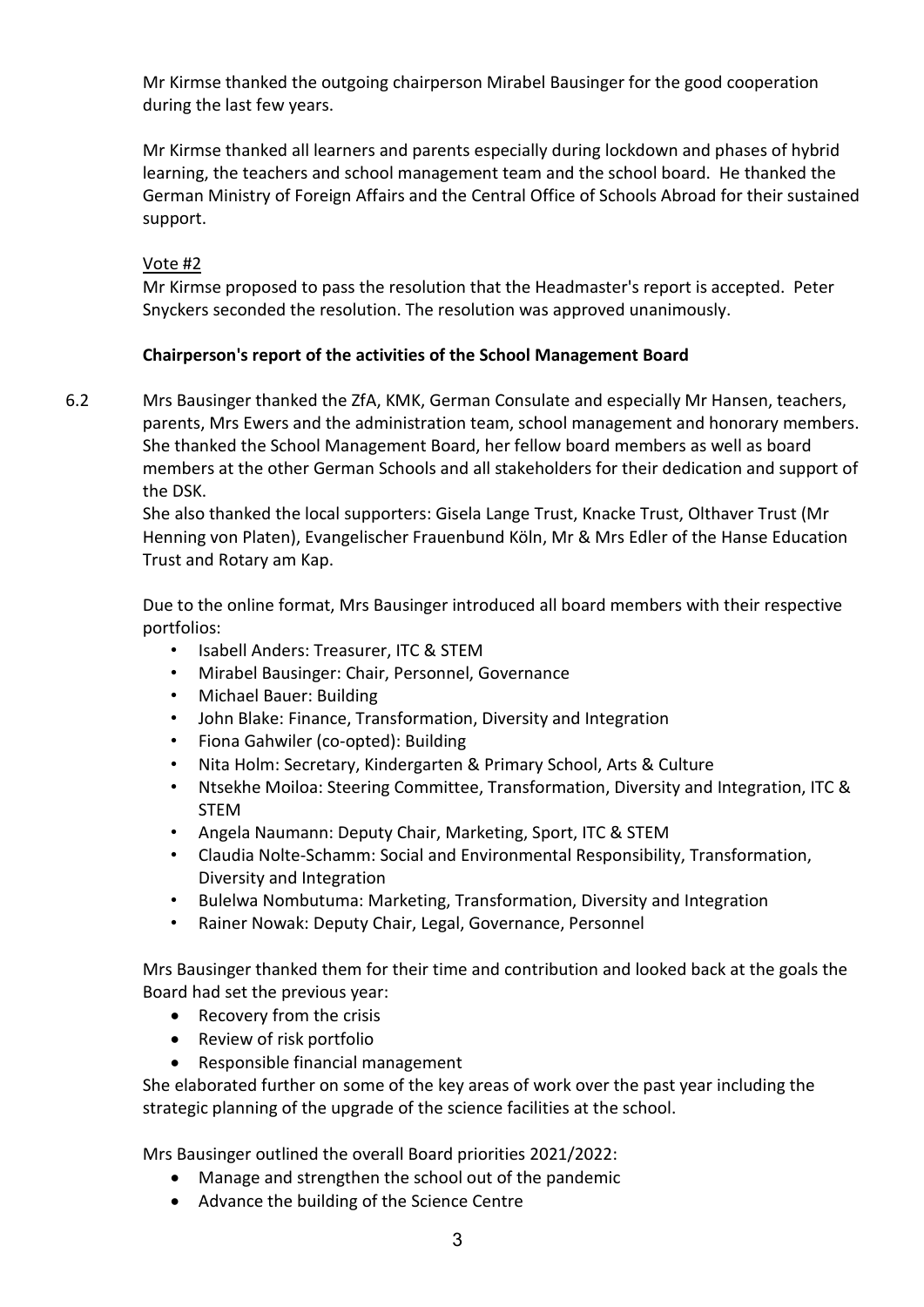- Be an employer of choice
- Strengthen the integration of the German and English streams
- Academic excellence;

She outlined some key areas of work within each Board portfolio:

- Finance Committee: continued responsible financial management and planning
- Building Committee: development of science centre, establish and maintain maintenance plan
- Personnel Committee: review of salary model, recruitment of key positions
- Marketing Committee: develop and maintain creative new ways of communication, Skooler and AG online registration system
- Arts & Culture: give this portfolio renewed focus post Covid
- ITC & STEM: make STEM a priority across the DSK (DaF and DaM), ensure appropriate ITC infrastructure on both campuses
- SER: ensure environmental standards are met in Science Centre design
- Steering Committee: complete conflict resolution policy, input and update other policies, start preparation for BLI 3
- Kindergarten and Primary School: support Kindergartens to ensure seamless transition to Grade 1, address and meet parents' needs in Primary School
- TDI: continued diversity trainings for teachers, staff and learners; identify and work on TDI statements/policies
- Sports: ensure a back to normal in sports offering, long-term athletic development approach
- Legal matters: ongoing legal advice, POPI Act

Mrs Bausinger gave every participant of the meeting the opportunity to ask questions or to raise comments concerning the report on the activities of the School Management Board.

No further questions or comments were received.

# **Formal acceptance of the activities of the School Management Board**

# Vote #3

Mrs Bausinger proposed to pass the resolution that the Chairperson's report on the activities of the School Management Board is accepted. Jacinta Subjee seconded the resolution. The resolution was approved unanimously.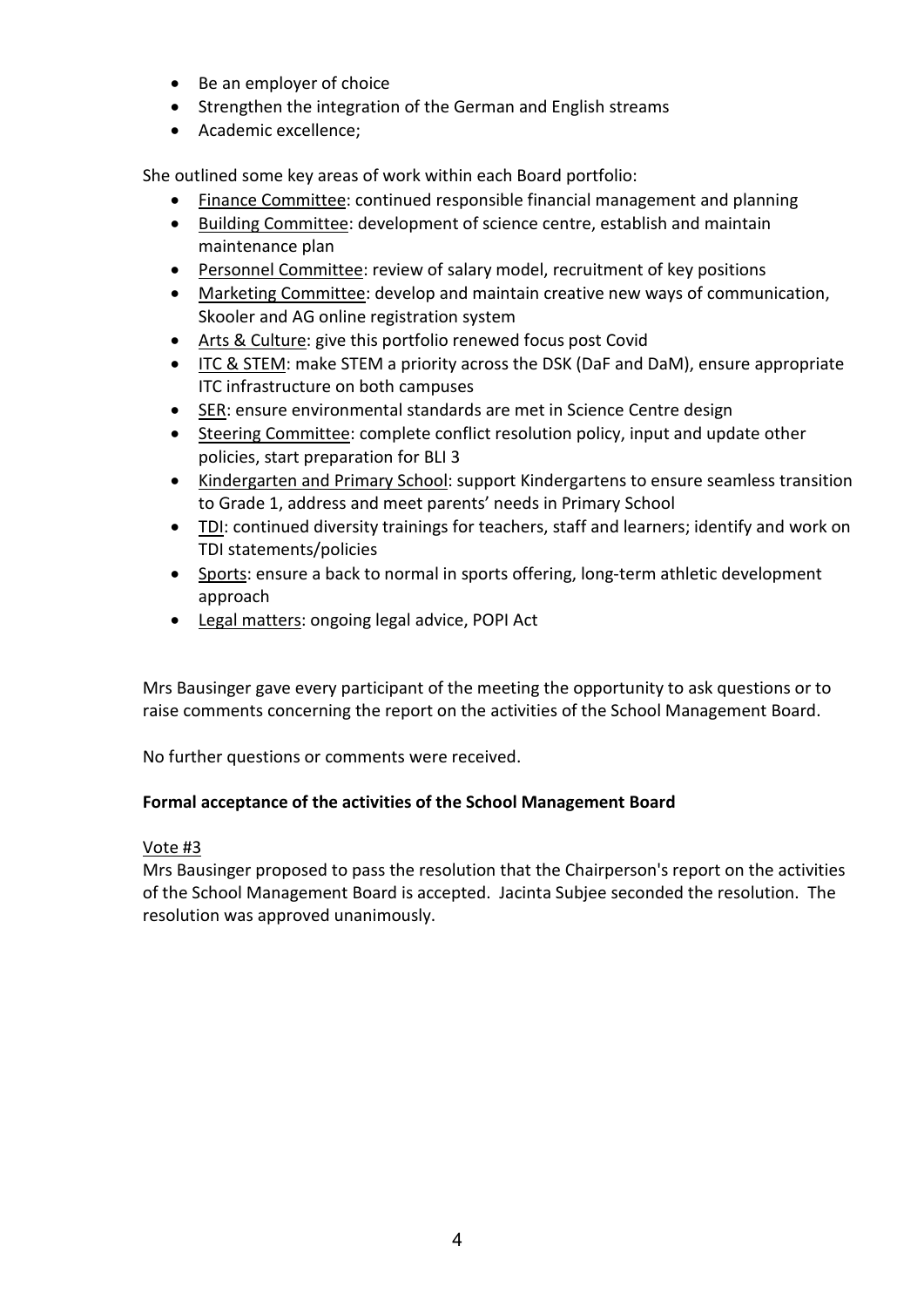### **7. FINANCE REPORT 2020**

#### **7.1. Financial statements 2020**

Mrs Anders, as Treasurer of the School Management Board, presented the audited financial statements as per 31 December 2020, which were sent out with the AGM invitation. Key points from the income statement:

- Aims of Corona Budget achieved
- Higher income than budgeted
- Lower expenses
- Interest income held up well with falling interest rates
- Surplus helps fund science centre

**Corona Expense Management**: the original aim was to ensure that all learners can continue to progress. The budget was forecast with R11,3 M, the actual expense was R4,8 M.

- Ensure appropriate infrastructure in place for school, teachers, learners to progress with digital and distance learning
	- $\blacksquare$  Invest in IT infrastructure and software
	- **Protect funds for salaries, bus costs**
- Enabling affected learners to stay at the school via fee rebates and help with equipment/data etc.

# **Income statement 2020**

- Overall income R6,2 M (8%) higher than 2019
- Subsidies received from Germany were R10,3 M (82.5%) higher than budgeted due to an extra stream being approved and favourable exchange rates
- Covid reduced canteen and other income by 43%

# **Expenditure 2020**

- Overall expenditure was R5.48 M below the original budget, incl. Corona costscommitted savings delivered and exceeded
- Minimal maintenance
- Reduced canteen costs
- Active management of bus costs
- Salaries lower due to TERS refund, low hourly costs and some unfilled positions

**Balance Sheet** 2020 vs. 2019 audited financials for the year ended 31 December 2020 was sent out with the AGM invitation

**Balance Sheet**: Audited reserves overview for the year ended 31 December 2020 was sent out with the AGM invitation

Mrs Anders gave every participant of the meeting the opportunity to ask questions or raise comments concerning the financial statements. No questions or comments were received.

# Vote #4

Mrs Anders proposed to pass the resolution that the Treasurer's report about the accounts of the School Management Board as presented by the Treasurer are accepted and the annual financial statements of the School Association for the 2020 financial year including the auditor's report are approved. Heidi Mittendorf seconded the resolution. The resolution was approved unanimously.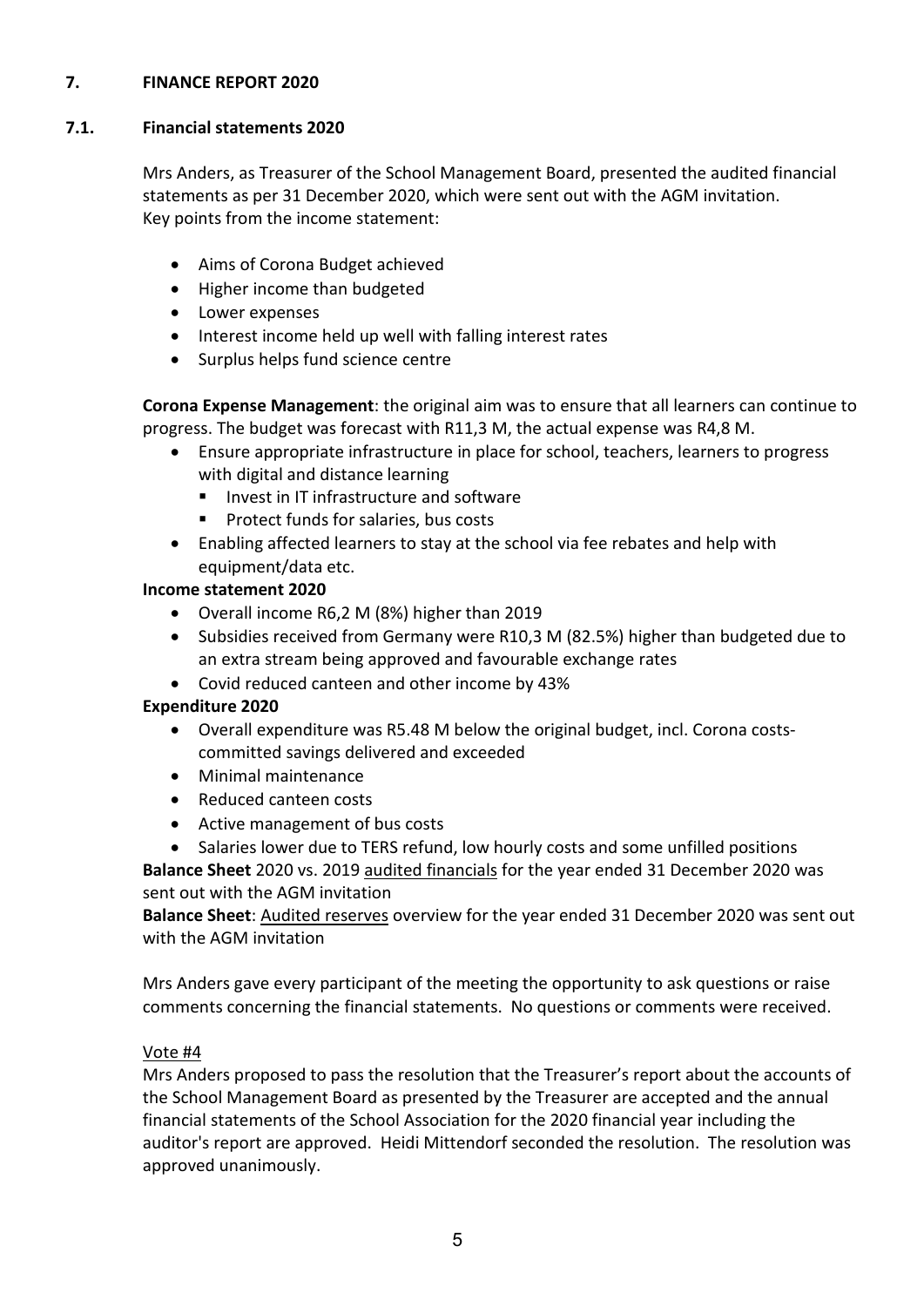#### **7.2 APPROVAL AND RATIFICATION OF ACTION OF THE SCHOOL MANAGEMENT BOARD**

# Vote #5

Mrs Anders proposed to pass the resolution that the actions of the School Management Board during the past 12 months are approved and ratified. Angela Naumann seconded the resolution. The resolution was approved unanimously.

### **7.3 Budget 2021**

Mrs Anders presented the budget and revised forecast, which were sent out with the AGM invitation.

- Provision made for further Corona costs
- Fill empty positions

Ms Anders gave every participant of the meeting the opportunity to ask questions or raise comments concerning the budget and revised forecast.

Questions:

Harro von Blottnitz asked if the 0 % increase in school fees is for the current year or 2022 Ms Anders confirmed that this figure applies only to the current year.

Harro von Blottnitz asked why no provisions were made for bursaries in the balance sheet? Ms Anders explained that bursaries related to academic achievement continue and are offset by fees. Rebates also continue as usual. All rules and regulations in this regard continue to be in place. Rebates are not reflected on balance sheet anymore.

Harro von Blottnitz agreed and noted that this change should have been documented.

No further questions or comments were raised.

### Vote #6

Mrs Anders proposed to pass the resolution that the budget and revised forecast for the 2021 financial year as presented by the School Management Board is approved. Rainer Nowak seconded the resolution. The resolution was approved with one vote against.

#### **7.4 Appointment of Auditors**

Mrs Anders explained that Mazars has been appointed as the school's independent auditors since 2018.

### Vote # 7

Mrs Anders proposed to pass the resolution that the appointment of Mazars as independent auditors of the School Association is approved. Mirabel Bausinger seconded the resolution. The resolution was approved unanimously.

Mrs Anders thanked the School Management Board, the trustees and Mrs Ewers and the administration team for their support.

### **8.0 PROPOSED RESOLUTION: CHANGES TO CONSTITUTION DEUTSCHER SCHULVEREIN KAPSTADT**

Mr von Hase (Trustee) asked for the presentation of the changes to the constitution to be postponed to an extraordinary meeting for school members before putting the vote to the school community.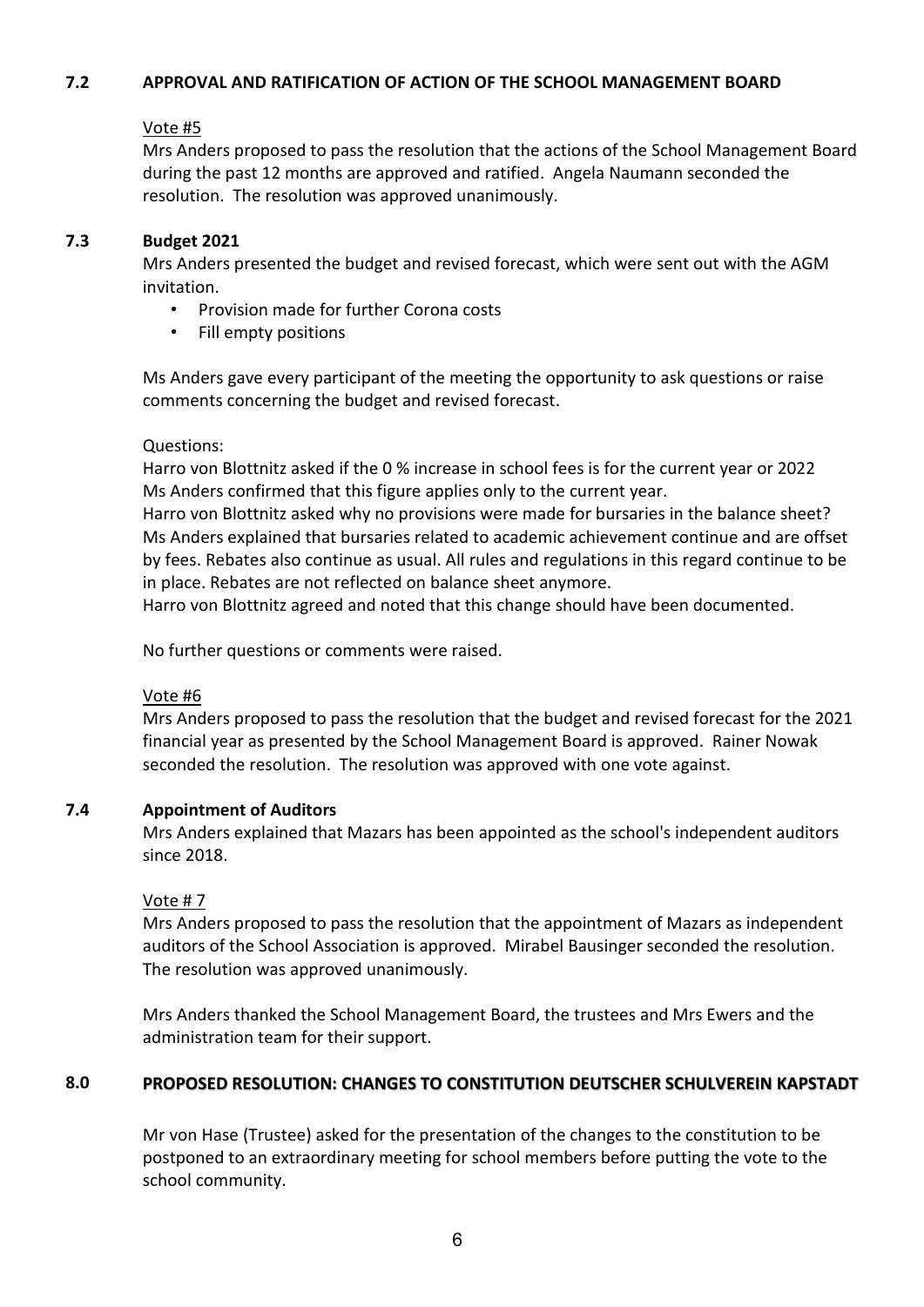Mr Nowak confirmed that they had received the Trustees' request on the morning of the AGM and that the board had decided to leave the item on the agenda for different reasons:

The process of changing the constitution has been a long process which started already in 2018 and involved various stakeholders such as the Trustees and the ER. This process was concluded last year before the previous AGM with a view to vote on the changes in that AGM. However, the board decided not to add them to the agenda of last year's AGM because of technical uncertainties which may arise during the first ever online AGM.

If the item was not decided on in this AGM, an extraordinary meeting would have to be called. Those meetings are usually not well attended and hence reach just a small fraction of the school community, which is not ideal. Therefore, if the changed were not to be voted on in this AGM, he would suggest to the Board that they had to be voted on in the next AGM.

Mr Nowak proposed to summarize the changes which are not extensive and easy to understand and ask the members present to decide afterwards if they felt there was a need for a postponement of deciding on the changes of the constitution.

# **Amendments to School Constitution**

- School Management Board decision in 2018 to amend constitution to improve governance and address procedural shortcomings
- Establishment of Working Group (WG) to prepare draft amendments relating to procedural and governance topics
- WG met on various occasions and prepared draft amendments
- WG made recommendation to Board in 2020
- German Central Agency for School Abroad (ZfA) approved amendments in 2020

# **Nature of amendments**

- " Modernisation"
	- **Provision for EFT payment**
	- **Provision for legal guardian**
	- Terminology: e.g. " learner" instead of " pupil", " alumni" instead of " friends"
	- Gender neutrality: e.g. "Chairperson" instead of "Chairman"
- **Governance** 
	- AGM to be held after 5 months (previously 4 months) from financial year end
	- Permission for member to be represented by proxy (a member can only hold one proxy)
	- Board must consist of at least five members
	- Board may pass resolutions without holding a meeting (round robin resolutions)
	- Board election protocol
	- Up to 6 (previously 4) co-opted members
- Provisional management
	- If Board has less than 5 members, Consul General will appoint provisional manager
	- Extraordinary meeting within 30 days after appointment of provisional manager to elect new Board members
- Improvement of weak and/or vague drafting, correction of errors
- Reduction of quorum to 5% of the school members present at the appointed start of the meeting.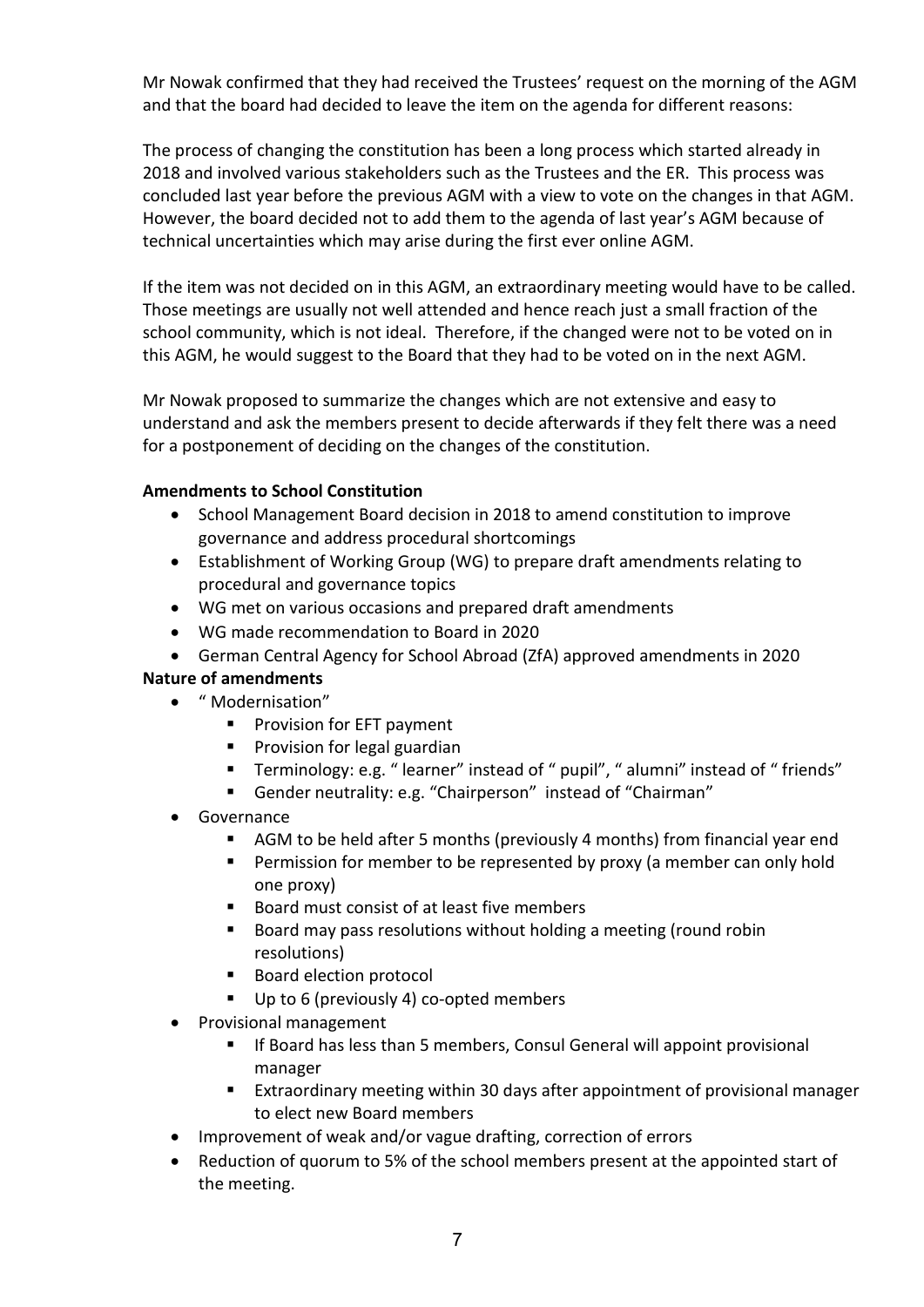## Questions:

Mr Frey (Trustee) objected that the new constitution had not been presented to the Trustees and not all changes are documented e.g. that a member cannot be excluded anymore in case of non-payment of school fees. He disagreed to decide on the amendments in this AGM as he felt these changes were fundamental. He commended the effort that went into the amendments but felt that other fundamental issues needed more discussion.

Mr Nowak explained that the reason for deleting the provision that half of the elected board members must resign at every AGM was for practical reasons, as there are 9 elected board members. He further explained that the consequences of non-payment of school fees is dealt with in and is subject to the school contract between the school and the parents concerned. A provision in the constitution in terms of which membership is terminated because of outstanding fees is potentially in conflict with the school contract. The school contract allows for termination based on school fees being unpaid. Once the school contract is terminated, membership in the school association terminates automatically. The relevant wording in the school constitution was thus removed from the Constitution.

Heye Daun: commended the effort which went into this and thanked Mr Nowak for the hard work he put into this. He expressed his trust in the expertise of the team which worked on the amendments of the constitution.

Harro von Blottnitz: commended the efforts and pointed out that the process of drafting changes to the constitution had started already in 2017 and had been a process with the input of members of the school community, the board and ER with legal background. He considered the fact that Rainer did not mention this in his motivation in the beginning a missed opportunity.

Mr Nowak stated that there is a disagreement between the Board and the Trustees. He further pointed out that Trustees are in charge of finances and related matters but have no special authority on amendments to the constitution unless they relate to the clauses dealing with their respective rights and obligations concerning the finances and related matters. He advised that he is very happy to meet with them to explain the reasons for the changes and that he would hope that the Trustees would agree with those. He suggested for the members to go ahead with the amendments so that the Board and the School Association can operate in compliance with governance requirements.

Heike Brunner: If the decision was now to accept the changes to the constitution, how can further changes, that may come up in a meeting with the trustees after the AGM, still be adopted?

Mr Nowak replied that he would be happy to present any such changes to the Board.

Nick Charalambides: is it possible for the school community to accept changes subject to acceptance by Trustees?

Mr Nowak explained that this option is not available. Trustees who are school members can each vote but have no special right to approve or disapprove in this matter. He added that he was confident that after further discussions with the Trustees, they would accept the changes or their suggestions could be accommodated.

Mr Nowak proposed to pass the resolution that the amendments to the constitution are approved. Peter Snyckers seconded. 2/3 majority achieved (68 votes for, 13 votes against).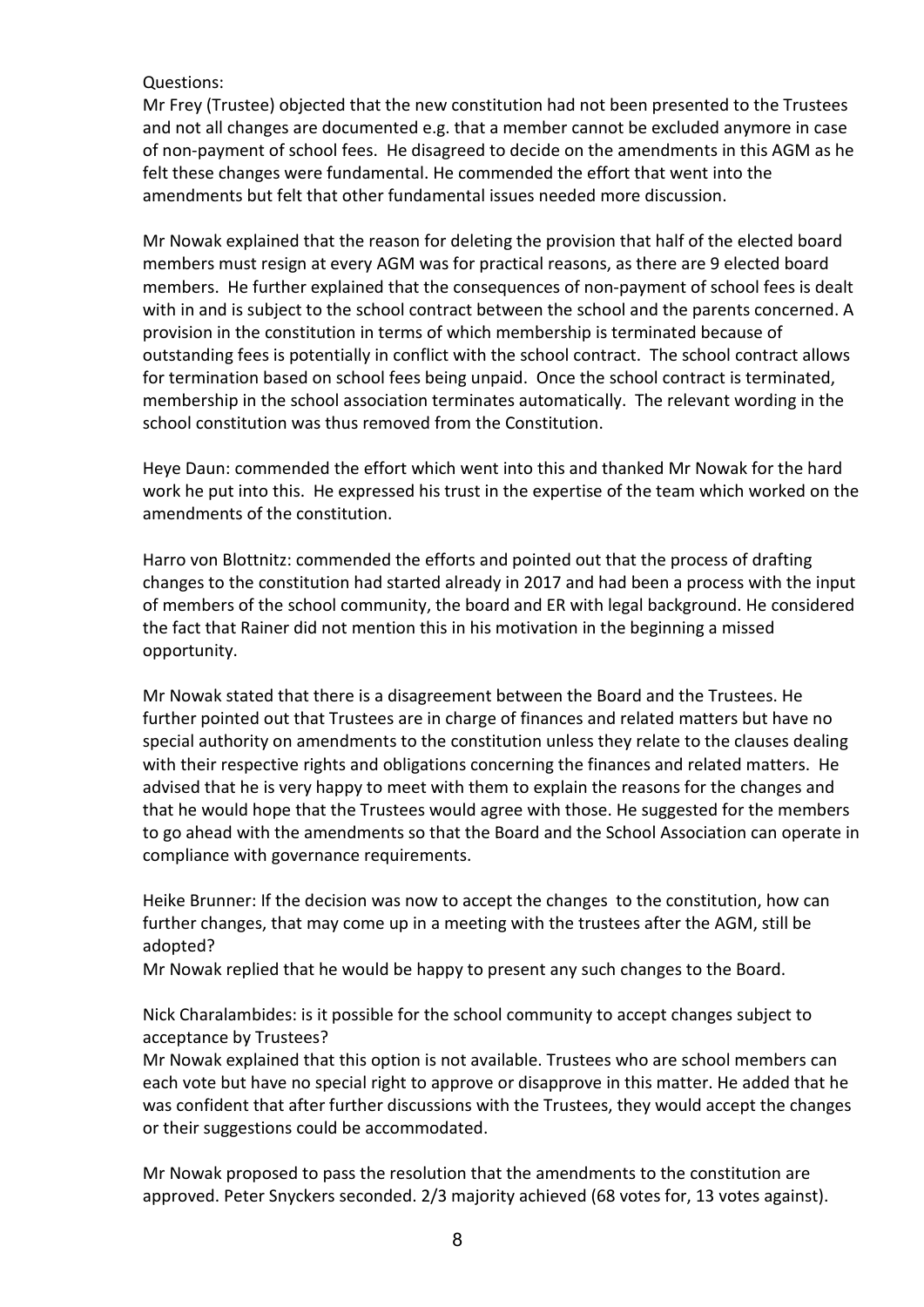## **9. ELECTION OF THE SCHOOL MANAGEMENT BOARD**

The term of office of four members of the School Management Board had come to an end: Mirabel Bausinger, Nita Holm, Bulelwa Nombutuma and Rainer Nowak. Mrs Bausinger and Mrs Holm will not stand for re-election.

Mrs Naumann thanked Mrs Bausinger and Mrs Holm for their valuable support.

The six candidates for the four open positions on the School Management Board were:

- Rainer Nowak
- Bradley Grantham
- Richard Doyle
- Suzanne Maier
- Marian Dudler-Petoors
- Bulelwa Nombutuma

Mrs Naumann explained the election rules, which were also presented on a slide. Every candidate required a relative majority of votes to be elected. If more than five candidates received a majority of votes, the number of votes received in descending order would identify who is elected as new board member. Candidates standing for election today may not be coopted to the School Management Board until the following AGM.

Every candidate had an opportunity to introduce herself or himself.

### Vote # 9

Mrs Naumann explained the procedure of the School Management Board election on nVote, which was also presented on a slide. Voting was done through the nVote system by ticking the relevant block next to the preferred candidates. Every member could give up to four votes. Only one vote per candidate. Votes were counted electronically. Voting was open for 2 minutes. The voting was monitored by the school's independent auditors who were linked to the system and were overseeing the election and counting process.

### **Outcome of vote**

The following candidates were duly elected (in alphabetic order):

- Richard Doyle
- Suzanne Maier
- Bulelwa Nombutuma
- Rainer Nowak

# 8. **ANY OTHER BUSINESS**

No topics were raised.

End of meeting: 21h00